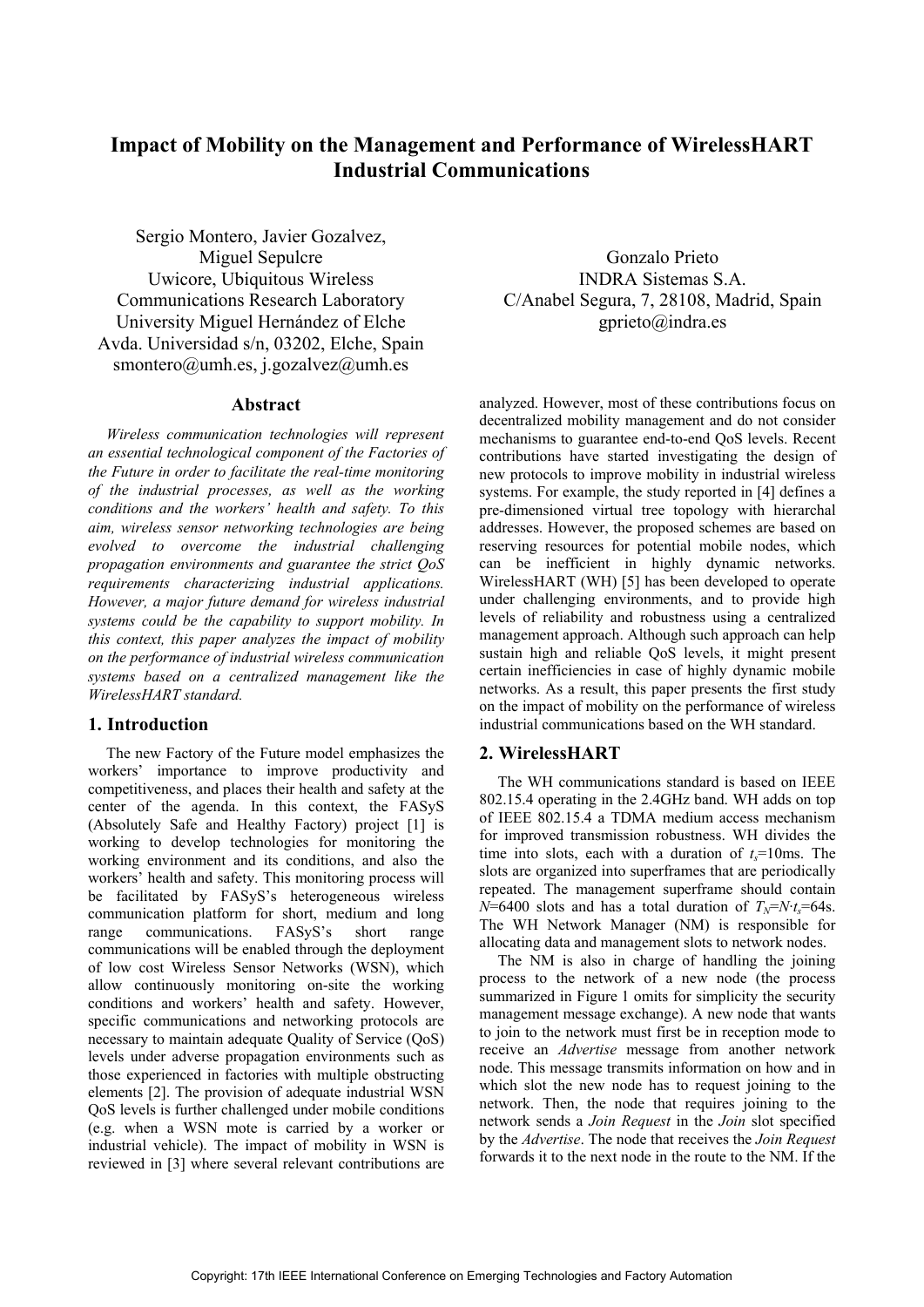new node is accepted into the network, the NM sends to the new node information and the scheduling of its time slots. This new schedule may also involve the allocation or reallocation of slots to other nodes to establish new data and management communication routes. One receipt of the schedule, the new node completes the joining process and can start its transmission.



## **3. Performance Metrics**

The objective of this study is to analyze the impact of mobility on the management and performance of WH industrial communications. To this aim, several parameters and metrics are next defined. The developed metrics are particularized for scenarios with a single mobile node and a single channel frequency, and could be extended to more complex cases that include a higher number of scenarios.

The duration of a time slot is defined as  $t_s$  and the number of slots that comprise a management superframe is defined as *N*, and their duration as  $T_N = N \cdot t_s$ . The number of slots used in one superframe for management functions is defined as *M*, so that the free slots in the management superframe (*N-M*) may be used for data transmission and reception. Furthermore, the time that a mobile node is under network coverage is defined as *te*, and depends on the network topology, the radio coverage, and the node's trajectory and speed. Finally, the number of hops between the data source node and the data destination node is defined as *Nh*.

The experienced end-user QoS will strongly depend on the slots that a user can be assigned for transmitting data. As a result, an important performance metric is the channel utilization that can be used by a node to transmit data (*Data\_Ch\_Usage*), and is defined as the ratio between the maximum number of slots that the NM can assign to a node for transmitting data messages and the total number of slots of a superframe. This metric allows analyzing the impact of mobility independently of different factors such as the instantaneous transmission rate and messages sizes. To increase the communications reliability, WH does not allow instantaneously reusing one slot of a given frequency channel for more than one data transmission. As a result, if there are  $N_h$  hops between sender and receiver and the number of slots available for data transmission is *N-M*, the maximum number of slots that can be assigned to a node for data transmissions is (*N-M*)/*Nh*. *Data\_Ch\_Usage* can be defined for a static node connected to the network as:

$$
Data\_Ch\_Usage = \frac{N - M}{N \cdot N_h}
$$
 (1)

If a node is mobile, it may loose the radio connectivity with the node that it uses to connect with

the rest of the network. If the mobile node cannot find a new node to maintain network connection before losing its connectivity, it will have to initiate a *Rejoin* process. During this process, the mobile node does not have slots assigned for communication, thereby degrading its enduser QoS. The duration of the *Rejoin* process is equal to the access time  $(t_a)$ , which can be defined as the time elapsed from the moment that a node (under network coverage) turns its radio to reception mode to receive an *Advertise*, to the moment it finishes its join process and can begin transmitting data. During the trajectory of a mobile node, multiple *Rejoin* processes may take place.

Additionally, if the mobile node can find a new node to maintain network connection before losing connectivity with its current attaching node, we assume that a *Handover* can be performed (although it is not currently defined in the WH standard). For a successful *Handover*, it is necessary that the NM configures and assigns the new slot allocations before the mobile node loses connectivity with its current attaching node. If a *Handover* is successfully performed, the mobile node does not need to stop transmitting data during its trajectory. In these cases, equation (2) defines how mobility with *Rejoin* (multiple accesses) or with Handover (only one access) processes impacts the *Data\_Ch\_Usage* parameter.

$$
Data\_Ch\_Usage = \left(\frac{N-M}{N\cdot N_h}\right) \cdot \left(\frac{t_e - \sum t_a}{t_e}\right) \tag{2}
$$

The access time can be computed as the sum of a variable and a fixed time of period. The variable time corresponds to the time that a node needs to wait until it receives an *Advertise* message. This time can be defined as a random variable with uniform probability distribution between zero (the node goes into reception mode during the slot just before an *Advertise* transmission) and  $T_N-t_s$  (the node goes into reception mode during the slot just after an *Advertise* transmission). On the other hand, the time elapsed from the reception of an *Advertise* until the NM assigns data slots is fixed for a given network topology and deployment. It is important to note that this study considers contiguous management slots within a superframe and management slots organized following the order of messages used in the join process. As a result, the fixed time period within the access time is minimized, and is approximately equal to the time spent in management functions within a superframe  $(T_M = M \cdot t_s)$ . The total access time can therefore be represented as a random variable with a uniform probability distribution between a minimum  $(t_a = T_M)$  and maximum  $(t_a = T_M + T_N - t_s)$ values. The average access time  $(t_a)$  can then be computed as:

$$
\overline{t_a} = \frac{T_N + 2 \cdot T_M - t_s}{2} \tag{3}
$$

# **4. Impact of Mobility**

To evaluate the impact of mobility on the performance of wireless industrial communications with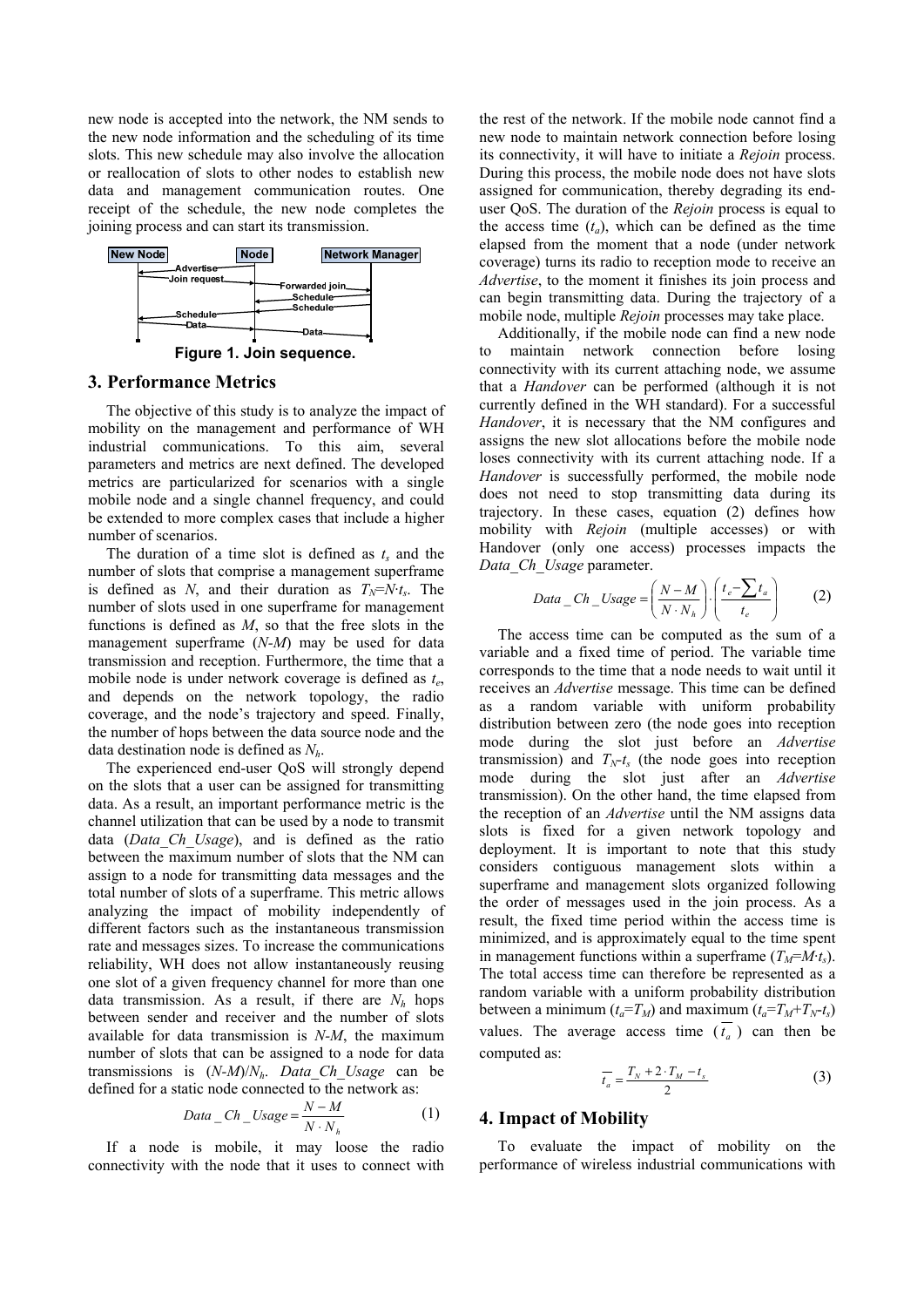centralized management, this study considers the three network topologies depicted in Figure 2. For all topologies, the distance between two nodes with connectivity is fixed and equal to the communications range (*R*). The first topology will allow evaluating the impact of mobility in a simple and realistic topology trying to minimize the number of hops between nodes. The second topology is proposed to evaluate how an increasing number of fixed nodes influences the impact of mobility. The third topology is proposed to evaluate the influence of the number of hops between the fixed nodes and the NM. An example of the resulting superframe assignation for the first network topology is illustrated in Figure 3. As previously mentioned, management slot are placed consecutively and within the order used in the join process. The discovery slot is used to detect new neighboring nodes. The rest of management slots are used for the joining process illustrated in Figure 1.



**Figure 3. Management superframe example.** 

#### **4.1. Evaluation Scenarios**

To analyse the impact of mobility, four different evaluation scenarios are considered  $(S_1, S_2, S_3$  and  $S_4$ ). The first three scenarios  $(S_1, S_2 \text{ and } S_3)$  consider topologies 1, 2 and 3, respectively, in which a new static node Z is added with connectivity only to node A or a new mobile node Z enters the network with a rectilinear trajectory and constant speed. In these scenarios the mobile node Z accesses the network via node A, and only stays a certain time *te* under A or B coverage. The fourth scenario considers the third topology where a new static node Z is placed with connectivity only to node E or a new mobile node Z accesses the network via node E, and stays a certain time  $t_e$  under E or F coverage. As an example, Figure 4 illustrates the scenario  $S_l$  with the mobile node conducting a *Rejoin* process as it looses its connectivity with node A. The figure also shows the two periods  $(t_a)$  during which Z stops its data transmissions to request network access.



Figure 4. S<sub>1</sub>: mobile node Z with *Rejoin*.

# **4.2. Results**

The results shown in this section refer to the performance experienced by the (static or mobile) node Z. It is important noting that the depicted *Data\_Ch\_Usage* performance corresponds to the average *Data\_Ch\_Usage*, computed considering all possible moments in which node Z accesses the network coverage. The maximum performance achievable under  $S_1$ ,  $S_2$  and  $S_3$  is 0.5. This is due to the fact that data packets transmitted by Z to NM need to be forwarded by an intermediate node. Figure 5 represents the performance obtained under  $S_l$  considering the node Z is static or mobile. The results have been obtained considering the WH superframe duration of 64 seconds. Following equation (1), *Data\_Ch\_Usage* is constant and independent of  $t_e$  in the case of static nodes. On the other hand, *Data\_Ch\_Usage* increases with *te* in the case of mobile nodes. The results obtained also show that the time spent to re-gain access to the network in case a mobile node needs to conduct a *Rejoin* process results in a lower *Data\_Ch\_Usage* performance compared to the case in which the mobile node can conduct a *Handover*. Overall, these results clearly illustrate the potential negative effect of mobility on WH, in particular, when the time that the mobile node is under coverage is small.



Figure 5. S<sub>1</sub> Data\_Ch\_Usage performance as a function of t<sub>e</sub>.

Figure 6 illustrates the *Data\_Ch\_Usage* performance for different values of the superframe duration  $T_N$ (scenario *S1* when mobile node Z conducting *Rejoins*). The obtained results show that under low mobility conditions (high  $t_e$  values), the larger the duration of the superframe, the higher the *Data Ch Usage* performance. This is because for large superframes, fewer slots are dedicated to management functions, and more slots can therefore be available for data transmissions. However, under high mobility conditions (low  $t_e$  values), higher *Data Ch Usage* performance is observed with shorter durations of the superframe. This is due to the fact that under high mobility conditions, the mobile node needs to more frequently conduct a *Rejoin* process. In this case, shorter durations of the superframe increase the number of management slots, and therefore reduces the time necessary to re-gain network access and start data transmissions. Similar trends to that observed in the case of mobile nodes performing *Rejoin* processes have been observed when *Handover* processes are considered. The obtained results highlight the potential